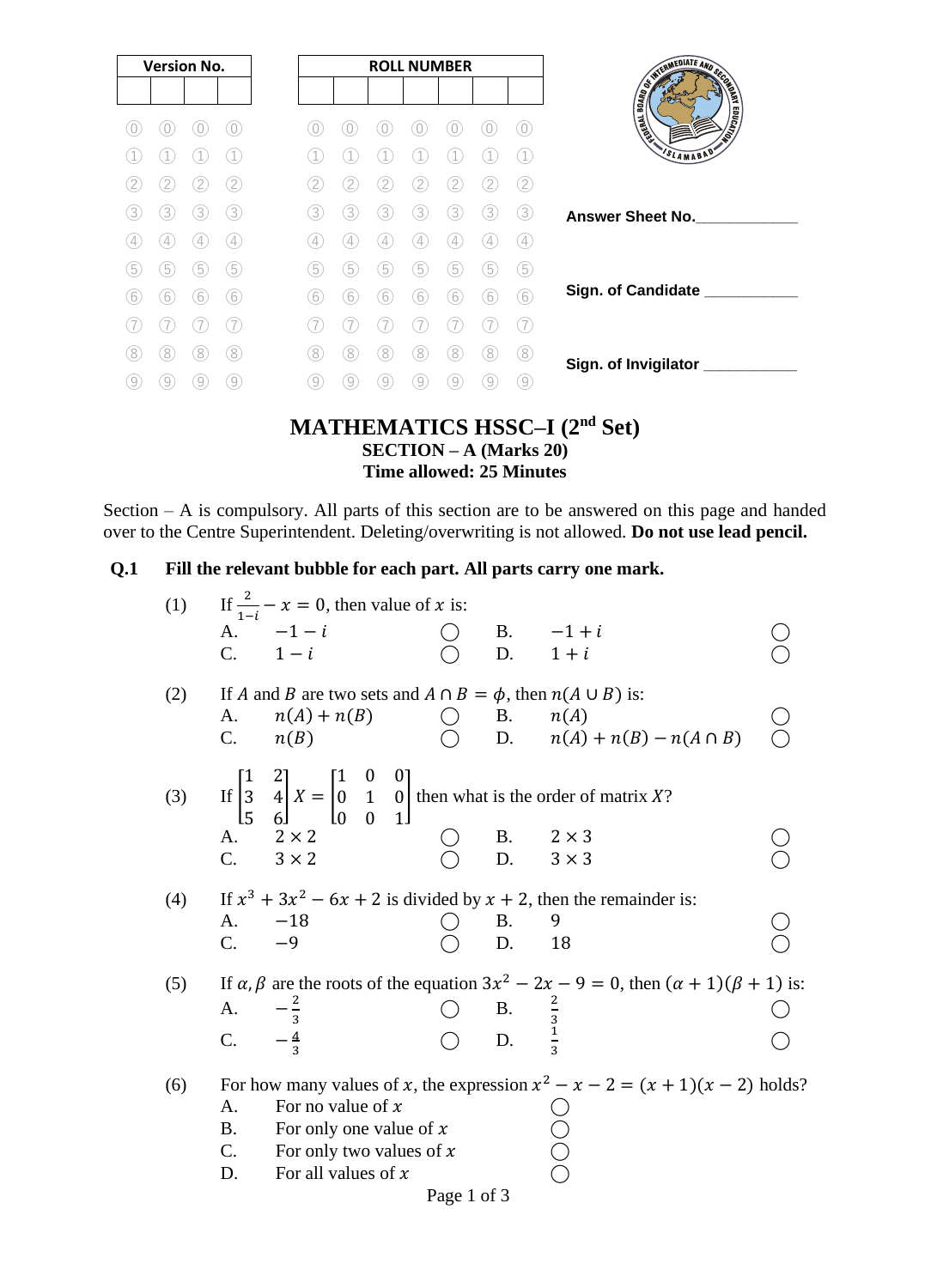| (7)  |                      | The series $1 + \frac{x}{2} + \frac{x^2}{2} + \cdots$ is convergent if:   |               |                                         |                                                                                                           |  |
|------|----------------------|---------------------------------------------------------------------------|---------------|-----------------------------------------|-----------------------------------------------------------------------------------------------------------|--|
|      | A.<br>C <sub>1</sub> | $x \in R$<br>$x \in (-2, 2)$                                              |               |                                         | B. $x \in [-2, 2]$<br>D. $x \in Z$                                                                        |  |
| (8)  |                      | Which of the following series represents $\sum 6(3)^{n-1}$ ?              |               |                                         |                                                                                                           |  |
|      | A.                   | $6+9+12+\cdots$<br>C. $3+9+27+\cdots$ 0                                   | $\bigcirc$ B. |                                         | $6 + 18 + 54 + \cdots$<br>D. $6 + 12 + 18 + \cdots$                                                       |  |
| (9)  |                      |                                                                           |               |                                         | The probability of getting a total of 10 in a single throw of two dice is:                                |  |
|      | A.                   | $\frac{9}{1}$                                                             |               | <b>B.</b>                               |                                                                                                           |  |
|      | C.                   |                                                                           |               | B. $\frac{12}{12}$<br>D. $\frac{5}{36}$ |                                                                                                           |  |
| (10) |                      |                                                                           |               |                                         | In how many ways can we choose a committee of 5 from 8 persons?                                           |  |
|      | A.<br>C.             | 56<br>6720                                                                |               | B.<br>D.                                | 336<br>6                                                                                                  |  |
|      |                      |                                                                           |               |                                         |                                                                                                           |  |
| (11) |                      | The middle term in the expansion of $(a + b)^6$ is:                       |               |                                         |                                                                                                           |  |
|      | A.<br>C.             | $T_3$<br>$T_5$                                                            |               | <b>B.</b><br>D.                         | $T_{4}$<br>$T_6$                                                                                          |  |
|      |                      |                                                                           |               |                                         |                                                                                                           |  |
|      |                      | (12) The expansion of $(1 - 2x)^{\frac{1}{3}}$ is valid if                |               |                                         |                                                                                                           |  |
|      | A.                   | $ x  > \frac{1}{2}$                                                       |               |                                         | B. $ x  > 1$                                                                                              |  |
|      |                      | C. $ x  < \frac{1}{2}$                                                    |               |                                         | D. $ x  < 2$                                                                                              |  |
| (13) |                      | What is the value of $l$ in the adjoining figure?                         |               |                                         |                                                                                                           |  |
|      | A.                   | π                                                                         |               |                                         | $r=12cm$                                                                                                  |  |
|      | <b>B.</b><br>C.      | $2\pi$<br>$3\pi$                                                          |               |                                         | l                                                                                                         |  |
|      | D.                   | $4\pi$                                                                    |               |                                         |                                                                                                           |  |
|      |                      |                                                                           |               |                                         |                                                                                                           |  |
| (14) | $sin294^\circ =$     |                                                                           |               |                                         |                                                                                                           |  |
|      | A.<br>$C_{\cdot}$    | $sin24^o$<br>$-sin24^o$                                                   |               | <b>B.</b><br>D.                         | $cos24^o$<br>$-cos24^o$                                                                                   |  |
|      |                      |                                                                           |               |                                         |                                                                                                           |  |
| (15) |                      |                                                                           |               |                                         | Which one of the following is equal to $cos(\alpha + \beta)$ if $\alpha + \beta + \gamma = 180^{\circ}$ ? |  |
|      | A.<br>C.             | siny<br>$-cosy$                                                           |               | Β.                                      | cosy<br>D. $-siny$                                                                                        |  |
|      |                      |                                                                           |               |                                         |                                                                                                           |  |
| (16) |                      | At what angle, the graph of $y = cos2x$ crosses $x - axis$ ?              |               |                                         |                                                                                                           |  |
|      | A.                   | $\frac{\pi}{4}$                                                           |               | Β.                                      | $\frac{\pi}{2}$                                                                                           |  |
|      | C.                   | π                                                                         |               | D.                                      | $\overline{0}$                                                                                            |  |
| (17) |                      | If $a = 2$ , $b = 3$ and $\gamma = 30^{\circ}$ , then triangular area is: |               |                                         |                                                                                                           |  |
|      | A.                   | 1.5                                                                       |               | <b>B.</b>                               | 0.8                                                                                                       |  |
|      | C.                   | 2.6                                                                       |               | D.                                      | 2.1                                                                                                       |  |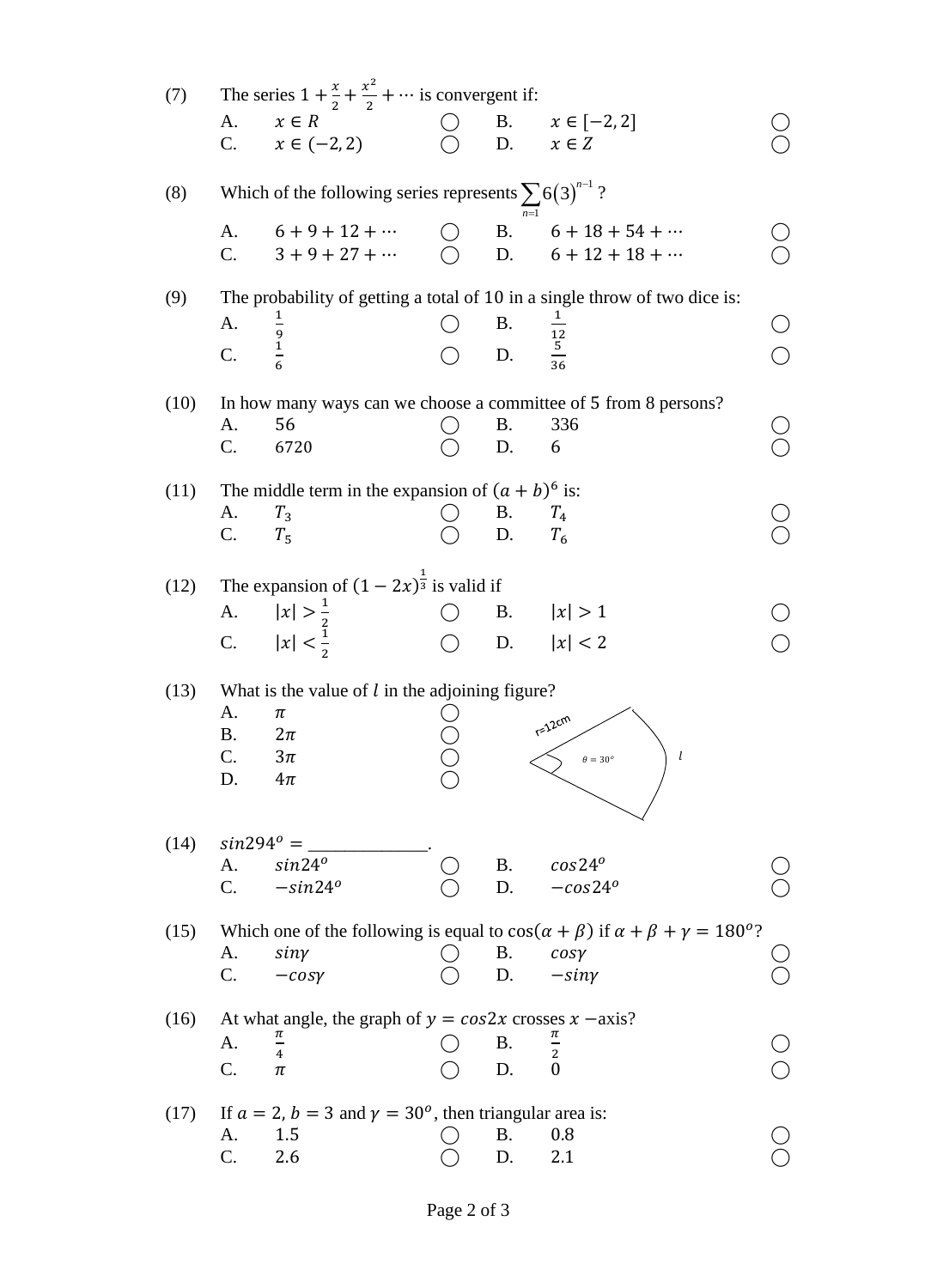| (18) | Which one of the following is the simplified form of $\sqrt{rr_1r_2r_3}$ (With usual |
|------|--------------------------------------------------------------------------------------|
|      | notations)?                                                                          |
|      |                                                                                      |

A. 
$$
\Delta
$$
 O B.  $\Delta^2$  O  
C.  $\Delta^3$  O D.  $\sqrt{\Delta}$  O

\_\_\_\_\_\_\_\_\_\_\_\_\_

(19) The value of 
$$
\tan \left[ cos^{-1} \left( \frac{1}{2} \right) - sin^{-1} \left( -\frac{1}{2} \right) \right]
$$
 is:  
\nA. 0  
\nC. undefined  
\nD. 1

(20) Solution set of 
$$
\sin x = -\frac{\sqrt{3}}{2}
$$
 is:  
\nA.  $\left\{ \frac{4\pi}{3} + 2n\pi \right\} \cup \left\{ \frac{5\pi}{3} + 2n\pi \right\}$   
\nB.  $\left\{ \frac{\pi}{3} + 2n\pi \right\} \cup \left\{ \frac{2\pi}{3} + 2n\pi \right\}$   
\nC.  $\left\{ \frac{\pi}{3} + 2n\pi \right\} \cup \left\{ \frac{4\pi}{3} + 2n\pi \right\}$   
\nD.  $\left\{ \frac{\pi}{2} + 2n\pi \right\} \cup \left\{ \frac{3\pi}{2} + 2n\pi \right\}$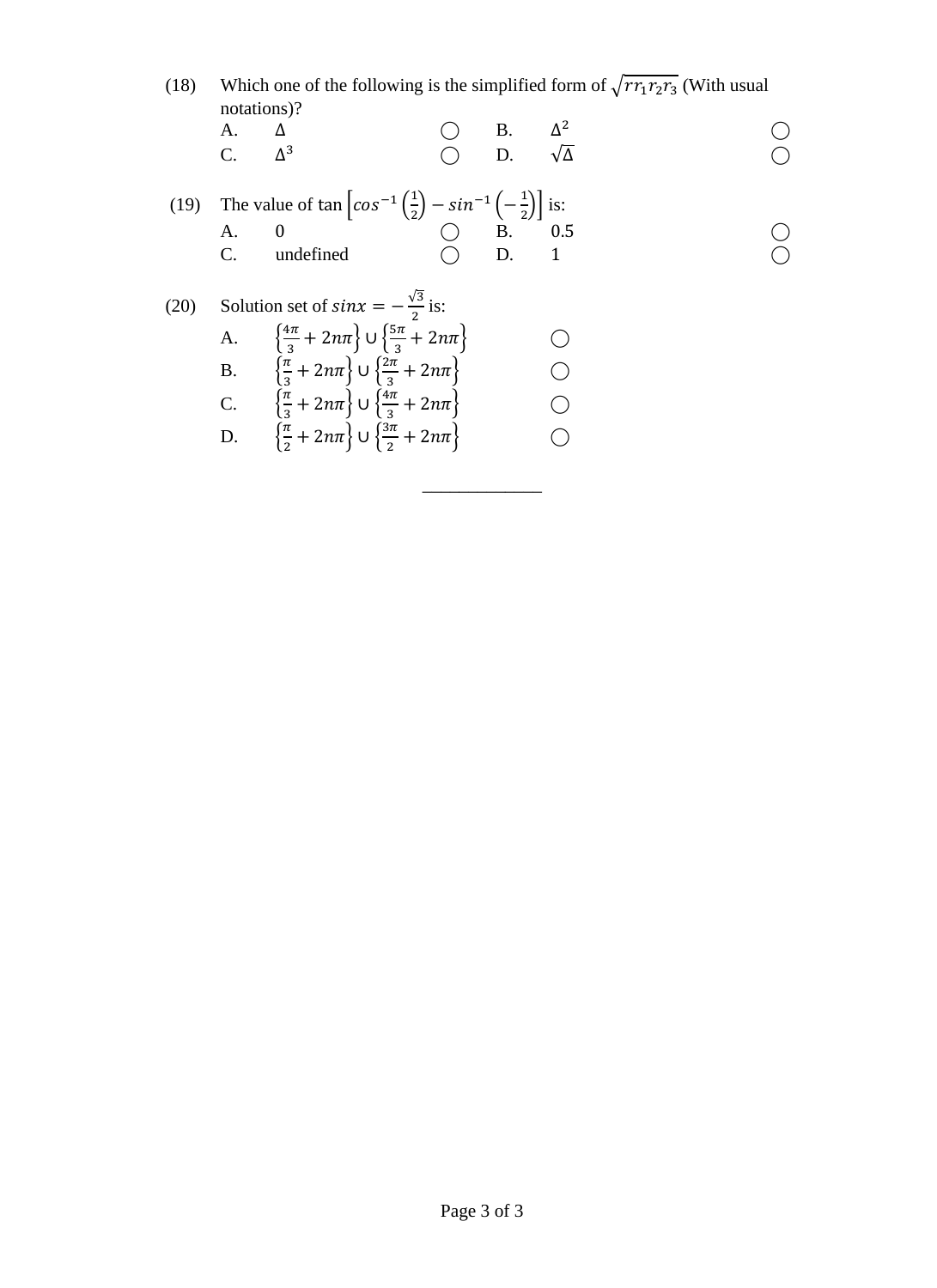

Federal Board HSSC-I Examination Mathematics Model Question Paper (Curriculum 2000)

Time allowed: 2.35 hours Total Marks: 80

Note: Sections 'B' and 'C' comprise pages 1-2 and questions therein are to be answered on the separately provided Answer Book. Write your answers neatly and legibly.

## **SECTION – B (Marks 48)**

| Q <sub>.2</sub> |                                                                                             | $(12 \times 4 = 48)$<br>Attempt any TWELVE parts. All parts carry equal marks.                                                                                                                                 |  |  |  |  |  |  |  |  |  |  |  |
|-----------------|---------------------------------------------------------------------------------------------|----------------------------------------------------------------------------------------------------------------------------------------------------------------------------------------------------------------|--|--|--|--|--|--|--|--|--|--|--|
|                 | i.                                                                                          | If $=\sqrt{2}-i$ , then show that<br>$z^2 + \bar{z}^2$ is a real number.<br>b. $(z - \bar{z})^2$ is a real number.<br>a.                                                                                       |  |  |  |  |  |  |  |  |  |  |  |
|                 | ii.                                                                                         | Prove that $p \to q = \sim (p \land \sim q)$                                                                                                                                                                   |  |  |  |  |  |  |  |  |  |  |  |
|                 | $\dddot{\mathbf{i}}$                                                                        | If $A = \begin{bmatrix} 1 & 2 & -1 \\ -3 & -2 & 2 \\ 1 & 2 & -3 \end{bmatrix}$ , then find:                                                                                                                    |  |  |  |  |  |  |  |  |  |  |  |
|                 |                                                                                             | $A_{11}$ , $A_{21}$ and $A_{31}$<br>$\mathbf b$ .<br> A <br>a.                                                                                                                                                 |  |  |  |  |  |  |  |  |  |  |  |
|                 | iv.<br>V.                                                                                   | Solve the system of equations: $y = 25x^2 - 9x + 2$ ; $y + 2 = 11x$<br>Show that the roots of $(x - p)(x - q) + (x - q)(x - r) + (x - r)(x - p) = 0$<br>are real and they cannot be equal unless $p = q = r$ . |  |  |  |  |  |  |  |  |  |  |  |
|                 | vi.                                                                                         | Resolve $\frac{2x-3}{(x^2-x+1)(3x-2)}$ into partial fraction.                                                                                                                                                  |  |  |  |  |  |  |  |  |  |  |  |
|                 | vii.                                                                                        | If b, c, p, q, r are in A.P. then prove that $b + r = c + q = 2p$                                                                                                                                              |  |  |  |  |  |  |  |  |  |  |  |
|                 | viii.                                                                                       | The <i>pth</i> term of an H.P. is q and the qth term is p. Find the $(pq)$ th term of H.P.                                                                                                                     |  |  |  |  |  |  |  |  |  |  |  |
|                 | ix.<br>Find the number of permutations of all the letters in the word "HOCKEY" such<br>that |                                                                                                                                                                                                                |  |  |  |  |  |  |  |  |  |  |  |
|                 |                                                                                             | the letters C and K are placed together.<br>a.<br>the letters C and K are not placed together.<br>b.                                                                                                           |  |  |  |  |  |  |  |  |  |  |  |
|                 | X.                                                                                          | If <i>a</i> be nearly equal to <i>b</i> , then prove that $\frac{b+2a}{a+2b}$ is nearly equal to $\sqrt[3]{\frac{a}{b}}$ .                                                                                     |  |  |  |  |  |  |  |  |  |  |  |
|                 | xi.                                                                                         | In the given figure, prove that<br>$\begin{array}{ c c }\n\hline\n&13\n\end{array}$<br>5<br>$\sec^2 \theta - \tan^2 \theta = 1$<br>a.<br>$cosec^2\theta - \cot^2\theta = 1$<br>$\leq_{\theta}$<br>b.           |  |  |  |  |  |  |  |  |  |  |  |
|                 | xii.                                                                                        | Deduce $tan(\alpha - \beta) = \frac{tan\alpha - tan\beta}{1 + tan\alpha tan\beta}$ from fundamental law of trigonometry.                                                                                       |  |  |  |  |  |  |  |  |  |  |  |
|                 | xiii.                                                                                       | Sketch the graph of $y = cos(\frac{\pi}{6}x)$ for $-4 \le x \le 4$ .                                                                                                                                           |  |  |  |  |  |  |  |  |  |  |  |
|                 |                                                                                             | Page 1 of 2                                                                                                                                                                                                    |  |  |  |  |  |  |  |  |  |  |  |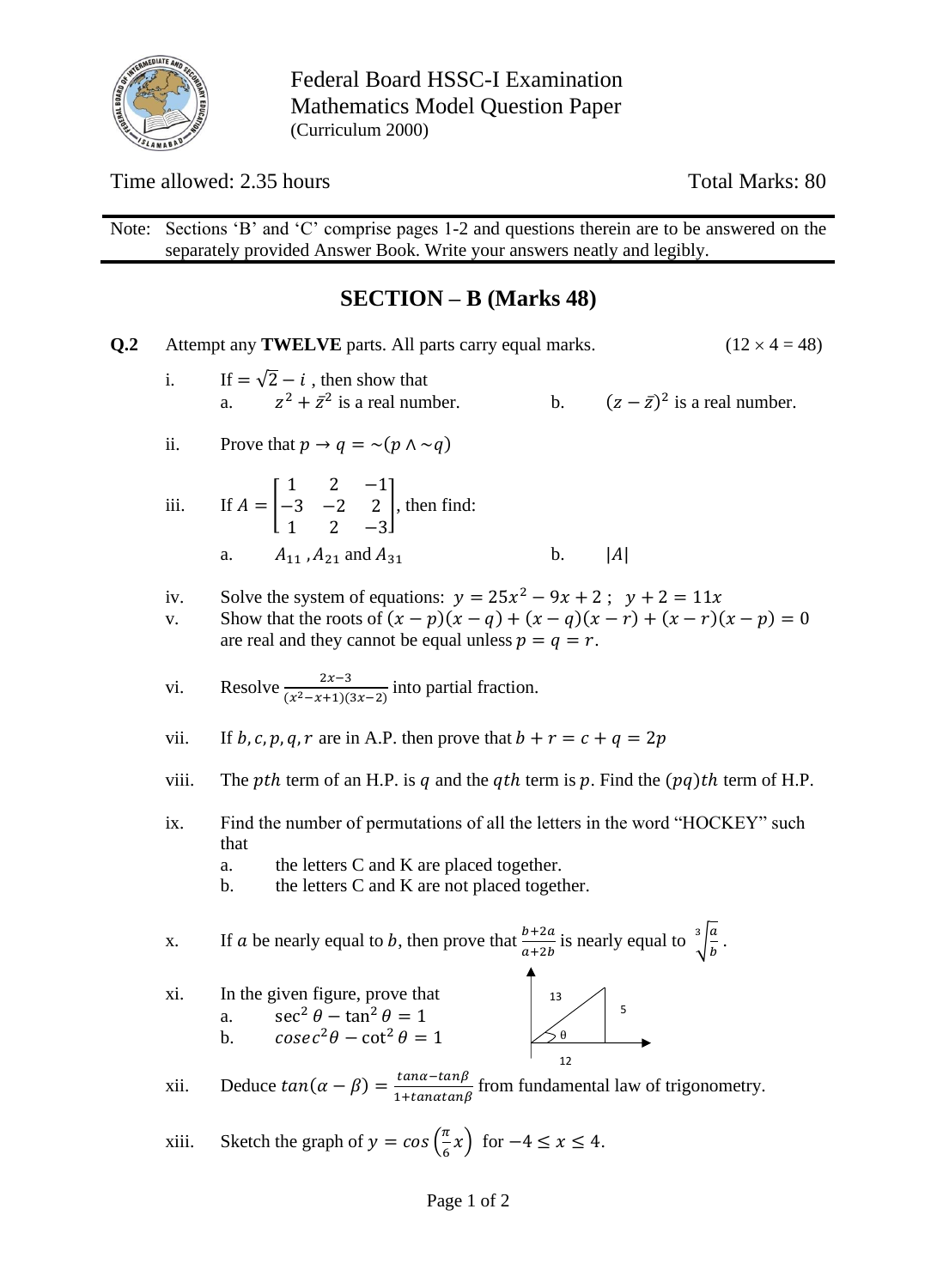xiv. Using Law of Cosines, prove that  $\frac{\cos \alpha}{a} + \frac{\cos \beta}{b}$  $\frac{\partial s\beta}{\partial}+\frac{cos\gamma}{c}$  $\frac{bsy}{c} = \frac{a^2 + b^2 + c^2}{2abc}$  $\frac{10+1}{2abc}$  with usual notations.

$$
xv. \qquad \text{Prove that } 4 \tan^{-1} \frac{1}{5} - \tan^{-1} \frac{1}{239} = \frac{\pi}{4} \, .
$$

xvi. Solve  $sin x + cos x = 1$  for all real values of x.

**SECTION – C** (Marks 32)

- **Note:** Attempt any **FOUR** questions. All questions carry equal marks.  $(4 \times 8 = 32)$
- Q.3 Solve the following system of linear equations by reducing its augmented matrix to the reduced echelon form

$$
4x + 8y + z = 5
$$
  
\n
$$
2x - 3y + 2z = -5
$$
  
\n
$$
x + 7y - z = 10
$$

- Q.4 Find the conditions that one root of the equation  $ax^2 + bx + c = 0$ ,  $(a \ne 0)$  may be i. three times the other ii. square of the other.
	- iii. Additive inverse of the other iv. multiplicative inverse of the other

Q.5 Show that 
$$
(2^{\frac{1}{4}})(4^{\frac{1}{8}})(8^{\frac{1}{16}})(16^{\frac{1}{32}}) \dots \infty = 2
$$

Q.6 Prove that  $3^n + 2^{n-1} < 4^n$  by the principle of extended mathematical induction.

#### Q.7 Prove the following identities:

- i.  $sin3\theta + sin5\theta + sin7\theta + sin9\theta = 4cos\theta sin6\theta cos2\theta$
- ii.  $\cos 5\theta + \cos \theta + 2\cos 3\theta = 4\cos 3\theta \cos^2 \theta$
- Q.8 A poster 4 feet high and 8 feet from the ground is being observed on a wall. If the observer is standing  $x$  feet from the wall and his eye is 5 feet from the ground level, then show that

 $\theta = \tan^{-1}\left(\frac{4x}{m^2}\right)$  $\frac{4\lambda}{x^2+21}$ .

\* \* \* \* \*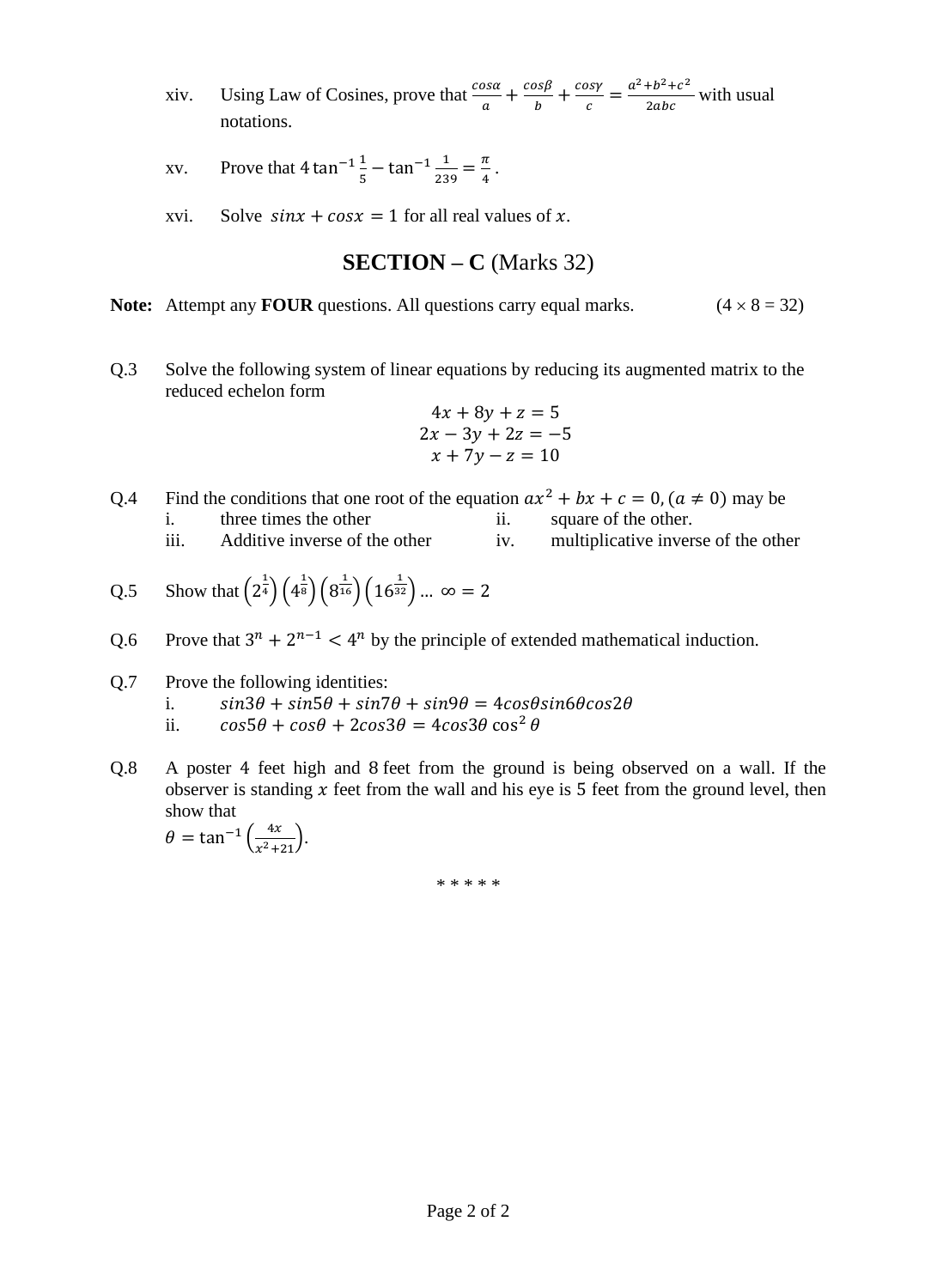## **MATHEMATICS HSSC-I (2nd Set)**

### Student Learning Outcomes Alignment Chart National Curriculum 2000

| S#             | <b>Section:</b><br>Q. No.<br>(Part no.) | <b>Contents and Scope</b>                                                                             | <b>Student Learning Outcomes</b>                                                                                                                                                |
|----------------|-----------------------------------------|-------------------------------------------------------------------------------------------------------|---------------------------------------------------------------------------------------------------------------------------------------------------------------------------------|
| $\mathbf{1}$   | A: 1(1)                                 | <b>Concept of Complex Numbers</b><br>and Basic Operations on them<br>Conjugate and its properties     | To know the conjugate of a complex number;<br>To know the additive and multiplicative<br>identities of complex numbers and to find the<br>additive and multiplicative inverses. |
| $\overline{2}$ | A:1(2)                                  | Revision of the work done in<br>the previous classes                                                  | Sets and their types; operations on sets<br>and verification properties of operations<br>on sets.                                                                               |
| 3              | A: $1(3)$                               | Revision of the work<br>done in the previous<br>classes                                               | A matrix, its rows and columns and order of<br>a matrix, conformability of addition and<br>multiplication of matrices.                                                          |
| $\overline{4}$ | A: 1(4)                                 | <b>Application of Remainder</b><br>Theorem in the Solution of<br>Equations                            | To apply remainder theorem in<br>finding one or two rational roots of<br>cubic and quadratic equations                                                                          |
| 5              | A: $1(5)$                               | Relations between the Roots and<br>Co-efficient of Quadratic<br>Equations                             | To establish the relations between roots and<br>coefficient of a quadratic equation and their<br>applications.                                                                  |
| 6              | A: $1(6)$                               | <b>Partial Fractions</b>                                                                              | To distinguish identities from conditional<br>equations                                                                                                                         |
| $\tau$         | A: $1(7)$                               | <b>Geometric Series</b>                                                                               | To establish the formulas for finding the sum<br>of geometric series upto infinity                                                                                              |
| 8              | A: 1(8)                                 | <b>Geometric Series</b>                                                                               | To establish the formulas for finding the<br>sum of geometric series upto infinity                                                                                              |
| 9              | A: $1(9)$                               | Probability (Basic Concepts and<br><b>Estimation of Probability)</b>                                  | To know the formula for finding the<br>probability;<br>To apply the formula for finding<br>probability in simple cases                                                          |
| 10             | A: $1(10)$                              | Permutations                                                                                          | To understand the meaning of permutation of<br>n different things taken r at a time and know<br>the notation ${}^{n}P_{r}$                                                      |
| 11             | A: $1(11)$                              | <b>Binomial</b><br>for<br>Sequence<br>positive integral indices                                       | To find the general term in the expansion of<br>$(a + b)^n$ and find their particular terms<br>(Without expansion)                                                              |
| 12             | A: $1(12)$                              | Binomial<br>Sequence<br>for<br>negative integral and rational<br>indices                              | To state binomial theorem for rational<br>indices and to find number of terms                                                                                                   |
| 13             | A: $1(13)$                              | Relation between the length of an<br>arc of a circle and the circular<br>measure of its central angle | To establish the rule $\theta = l/r$ where r is<br>the radius of the circle, $l$ is a length of<br>the arc and $\theta$ is the circular measure of<br>the central angle of arc  |
| 14             | A: $1(14)$                              | Trigonometric Ratios of<br><b>Allied Angles</b>                                                       | To find the trigonometric functions of<br>the angles                                                                                                                            |
| 15             | A: $1(15)$                              | Fundamental Formulas of<br>Sum and Difference of<br>Two Angles and their<br>Application               | To establish the formula:<br>$cos(\alpha - \beta) = cos\alpha cos\beta + sin\alpha sin\beta$<br>and its deduction                                                               |
| 16             | A: $1(16)$                              | Graphs of Trigonometric<br>Functions                                                                  | To know that the graphs of the trigonometric<br>functions are repeated depending upon the                                                                                       |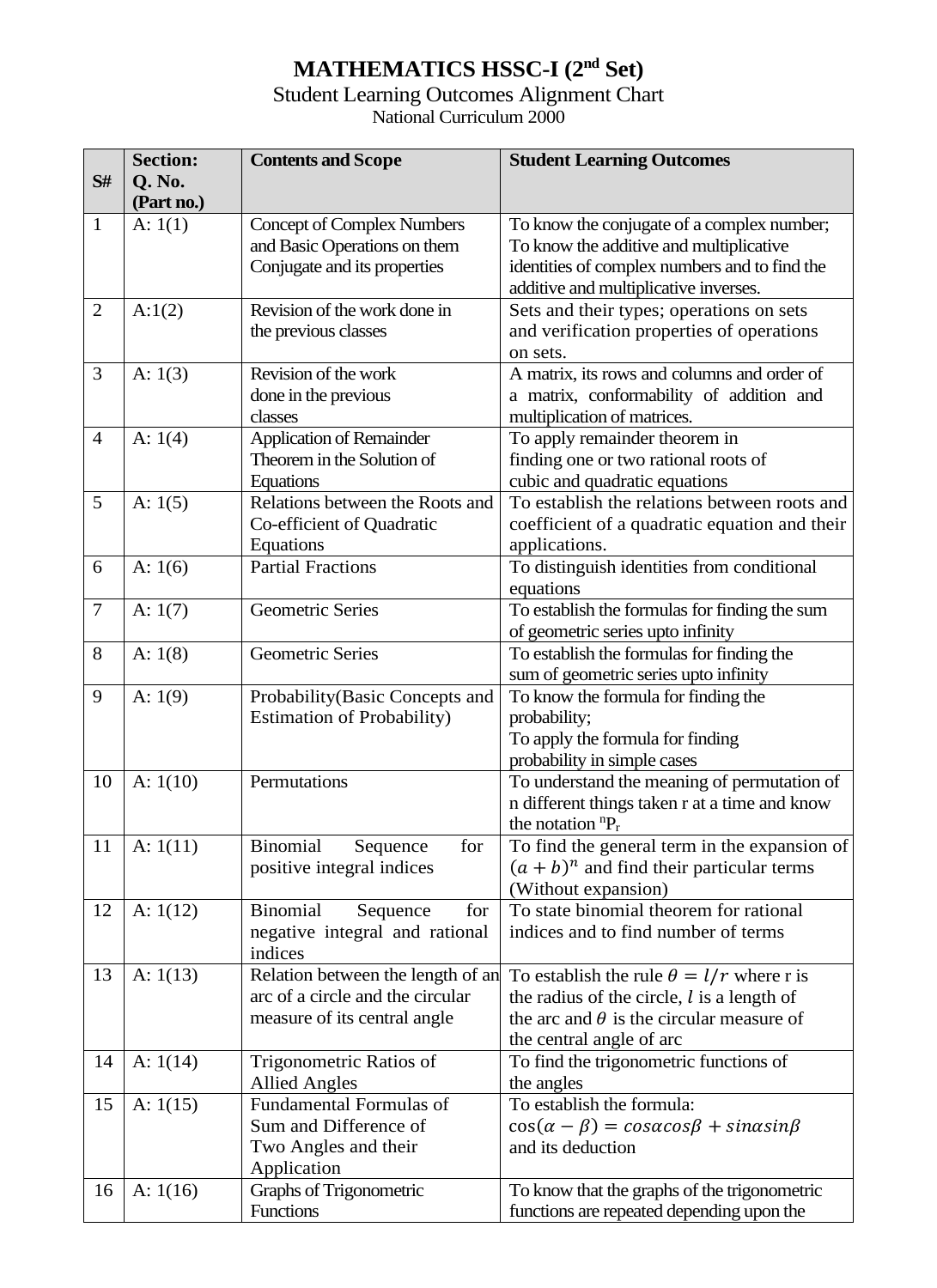|    |            |                                        | period of the functions                                                      |
|----|------------|----------------------------------------|------------------------------------------------------------------------------|
| 17 | A: $1(17)$ | <b>Areas of Triangular Regions</b>     | To establish and apply the formula for                                       |
|    |            |                                        | finding the area of the triangular region;                                   |
|    |            |                                        | $\Delta = \frac{1}{2}$ absiny                                                |
|    |            |                                        |                                                                              |
| 18 | A: $1(18)$ | Radii of Circles connected             | To find the radii of                                                         |
|    |            | with Triangles                         | b) In-cirlce                                                                 |
|    |            |                                        | c) Escribed circle of triangles and to                                       |
|    |            |                                        | solve problems involving these radii                                         |
| 19 | A: $1(19)$ | <b>Inverse Trigonometric Functions</b> | To know the general and principle trigonometric                              |
|    |            |                                        | functions, their inverses and their values                                   |
| 20 | A: $1(20)$ | Solution of Trigonometric              | To solve trigonometric Equations and to                                      |
|    |            | Equations                              | make use of the period of trigonometric                                      |
|    |            |                                        | functions for finding the general                                            |
|    |            |                                        | solution of the equations                                                    |
| 21 | B: 2(i)    | <b>Concept of Complex</b>              | To know four binary operation on complex                                     |
|    |            | <b>Numbers and Basic</b>               | numbers;                                                                     |
|    |            | Operations on them.                    | To know the conjugate of the complex                                         |
|    |            | Conjugate and its properties           | numbers                                                                      |
| 22 | B: 2(ii)   | Logical Proofs of the Operation        | Introduction to the logical statements and                                   |
|    |            | on Sets                                | their composition;                                                           |
|    |            |                                        | Truth values and truth tables of logical                                     |
|    |            |                                        | statements and their logical equivalence                                     |
| 23 | B: 2(iii)  | Determinants and their                 | Concept of a determinant of a square                                         |
|    |            | Application in the study of the        | matrix expansion of the determinants                                         |
|    |            | Algebra of the Matrices                | upto order 4, to write minors and                                            |
|    |            |                                        | cofactors of the elements of a matrix                                        |
| 24 | B: 2(iv)   | Solution of a system of Two            | To solve a system of two equations,                                          |
|    |            | Equations                              | when                                                                         |
|    |            |                                        | a) one of them is linear and the other is                                    |
|    |            |                                        | quadratic in two variables                                                   |
| 25 | B: 2(v)    | Relations between the Roots            | To find the nature of the roots of a                                         |
|    |            | and Co-efficient of Quadratic          | quadratic equation with rational                                             |
|    |            | Equations                              | coefficients.                                                                |
| 26 | B: 2(vi)   | <b>Partial Fractions</b>               | To reduce a fraction into partial fractions when                             |
|    |            |                                        | its denominator consists of                                                  |
|    |            |                                        | c) non-repeated quadratic factor                                             |
| 27 | B: 2(vii)  | Arithmetic Sequence                    | To solve problems pertaining to the terms of an<br>A.P.                      |
|    |            |                                        | To find the nth term of harmonic                                             |
| 28 | B: 2(viii) | Harmonic Sequence                      |                                                                              |
|    |            |                                        | progression (H.P) and apply it in                                            |
| 29 | B: 2(ix)   | Permutations                           | solving related problems<br>To establish formula for ${}^{n}P_{r}$ and apply |
|    |            |                                        |                                                                              |
|    |            |                                        | it in solving problems of finding the<br>number of arrangements of n things  |
|    |            |                                        | taken r at a time                                                            |
| 30 |            | <b>Binomial Series</b>                 |                                                                              |
|    | B: 2(x)    |                                        | To be able to identify given series as a                                     |
|    |            |                                        | binomial expansion and hence find the<br>sum of series                       |
|    |            |                                        |                                                                              |
| 31 | B: 2(xi)   | <b>Trigonometric Functions</b>         | To establish the following relations                                         |
|    |            |                                        | between the trigonometric ratios;<br>$1 + \tan^2 \theta = \sec^2 \theta$ and |
|    |            |                                        |                                                                              |
|    |            |                                        | $1 + \cot^2 \theta = \csc^2 \theta$                                          |
|    |            |                                        | To be able to apply the above                                                |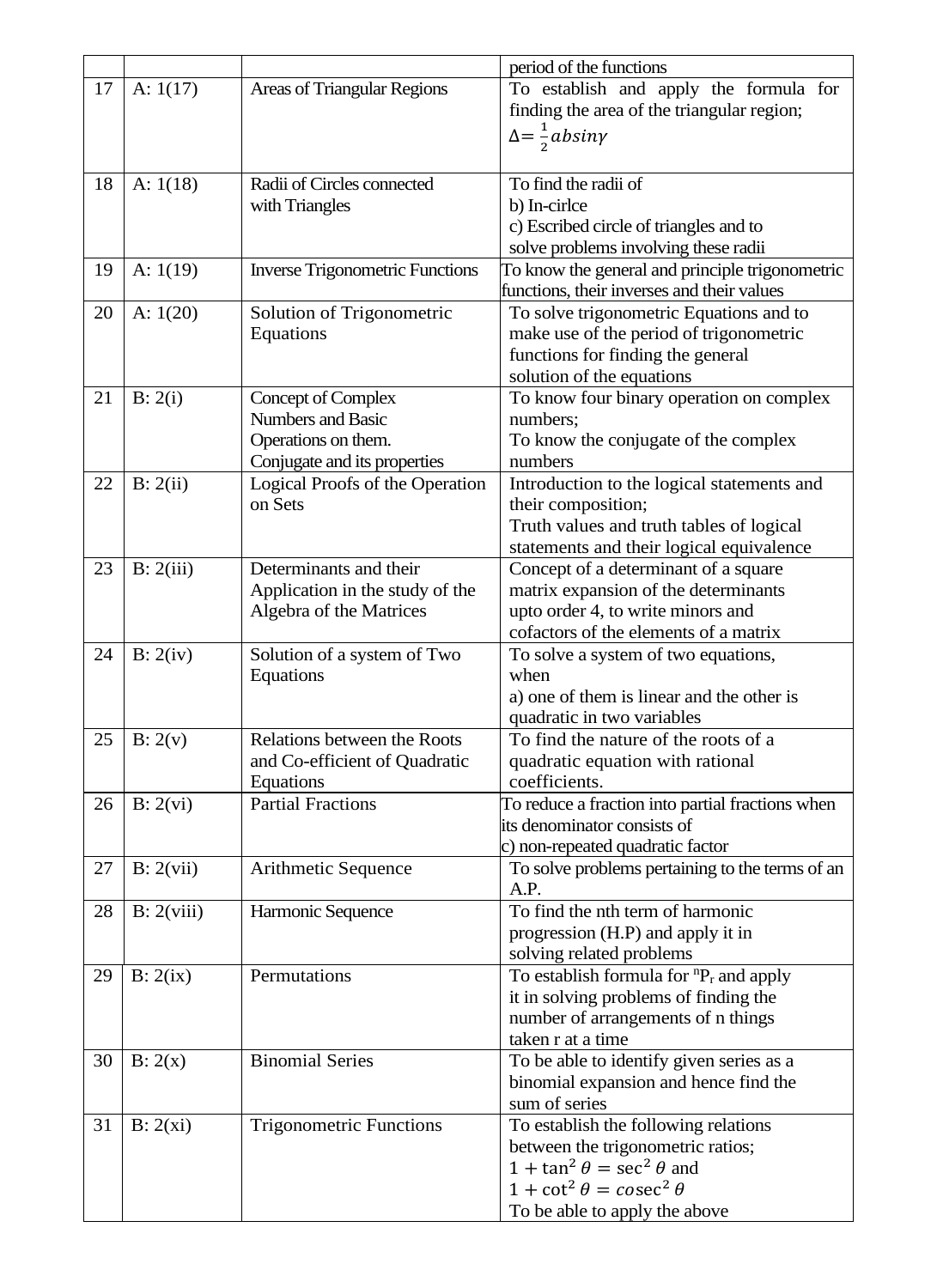|    |            |                                | mentioned relations in                                          |
|----|------------|--------------------------------|-----------------------------------------------------------------|
|    |            |                                | b) proving the trigonometric identities                         |
| 32 | B: 2(xii)  | <b>Fundamental Formulas of</b> | To establish the formula:                                       |
|    |            | Sum and Difference of          | $cos(\alpha - \beta) = cos\alpha cos\beta + sin\alpha sin\beta$ |
|    |            | Two Angles and their           | and deduction there from, for finding                           |
|    |            | Application                    | the sum and difference of the                                   |
|    |            |                                | trigonometric ratios                                            |
| 33 | B: 2(xiii) | Graphs of Trigonometric        | To draw the graphs of the six basic                             |
|    |            | Functions                      | trigonometric functions.                                        |
| 34 | B: 2(xiv)  | Cosine Formula                 | To establish the cosine formula and                             |
|    |            |                                | apply it in the solution of oblique                             |
|    |            |                                | triangles                                                       |
| 35 | B: 2(xv)   | Inverse Trigonometric          | Development of formulas for inverse                             |
|    |            | Functions                      | trigonometric functions                                         |
| 36 | B: 2(xvi)  | Solution of Trigonometric      | To solve trigonometric Equations and                            |
|    |            | Functions                      | to make use of the period of                                    |
|    |            |                                | trigonometric functions for finding the                         |
|    |            |                                | general solution of the equations                               |
| 37 | C: 3       | <b>Solving Simultaneous</b>    | To be able to solve a system of linear                          |
|    |            | Linear System of               | non-homogeneous equations by the use                            |
|    |            | Equations                      | $\sigma$ f                                                      |
|    |            |                                | b) echelon and reduced echelon form                             |
| 38 | C: 4       | Relations between the          | To establish the relations between                              |
|    |            | Roots and Co-efficient of      | roots and coefficient of a quadratic                            |
|    |            | <b>Quadratic Equations</b>     | equation and their applications.                                |
| 39 | C: 5       | <b>Geometric Series</b>        | To establish the formulas for the sum                           |
|    |            |                                | of geometric sequence upto infinity                             |
| 40 | C: 6       | Introduction and               | Principle of mathematical induction                             |
|    |            | Application of                 | and its various applications                                    |
|    |            | Mathematical Induction         |                                                                 |
| 41 | C:7        | Sum, Difference and            | To find the formulas for the following                          |
|    |            | Product of the                 | $sin\alpha \pm sin\beta$ ; $cos\alpha \pm cos\beta$             |
|    |            | <b>Trigonometric Ratios</b>    |                                                                 |
| 42 | C: 8       | <b>Heights and Distances</b>   | To be able to use solution of right                             |
|    |            |                                | triangles in solving the problems of                            |
|    |            |                                | heights and distances.                                          |